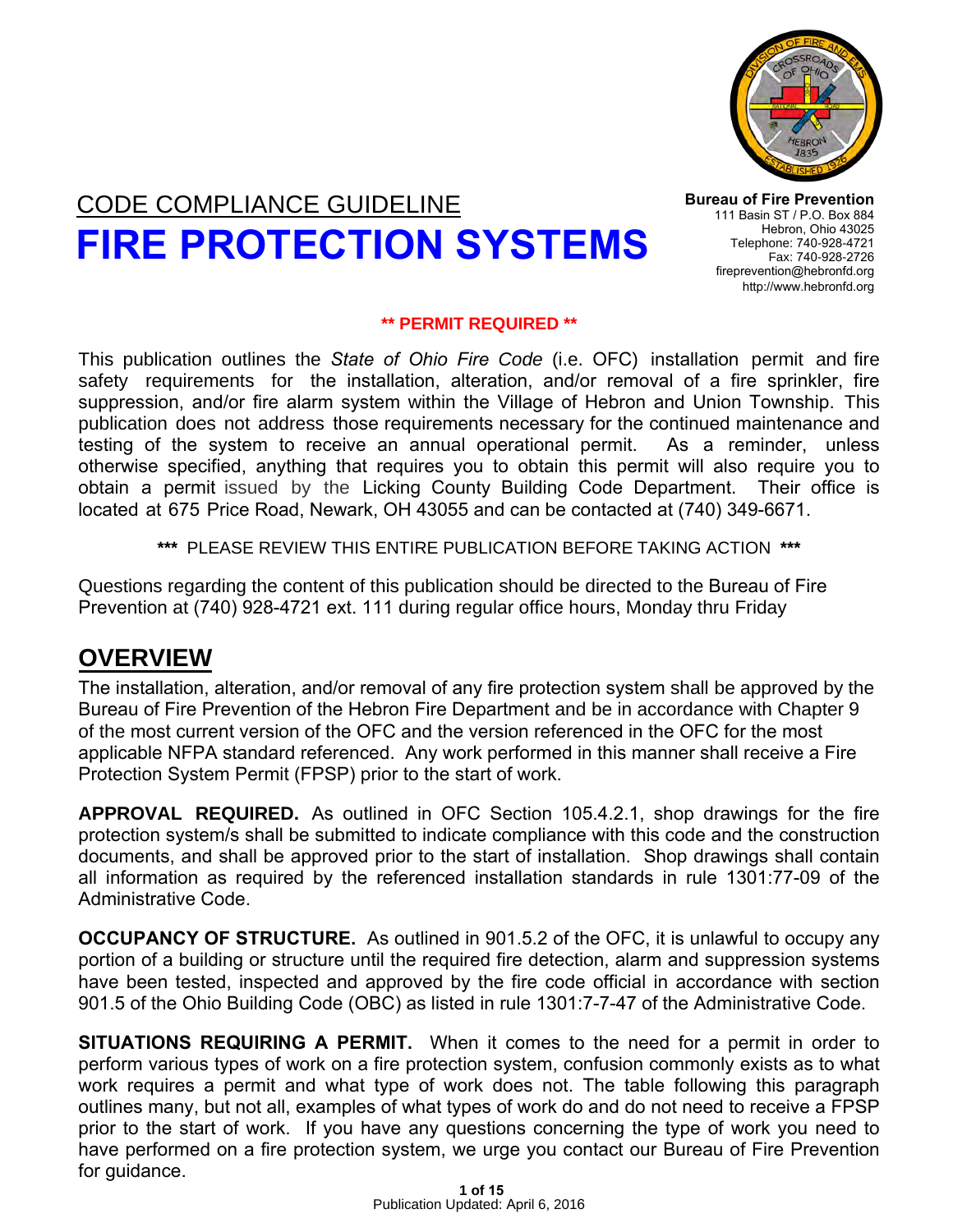### **THE APPROVAL PROCESS -- GETTING STARTED**

Approval of a fire protection system includes a plan review and life safety inspection. Final approval is granted only after a site inspection by the Fire Marshal.

**THREE STEP PROCESS.** The following steps form the procedural framework for obtaining approval for the installation, alteration, and/or removal of a fire protection system.

- STEP 1 Submit permit application, certified plans, and documents to be reviewed.
- **STEP 2 Revision and resubmission of construction plans, as necessary.**
- **STEP 3 Schedule a fire marshal inspection.**

# **STEP 1 - SUBMIT PERMIT APPLICATION, PLANS, AND DOCUMENTS**

The responsible party shall submit an application for a Fire Protection System Permit (FPSP)<br>to the Fire Marshal. Applications may be obtained by calling the Bureau of Fire to the Fire Marshal. Applications may be obtained by calling the Bureau of Fire Prevention at [740-928-4721,](http://www.hebronfd.org/forms/fsp.pdf) ext. 111, or online at: **www.hebronfd.org/forms/fpsp.pdf**

**PERMIT FEE.** A \$0 FPSP fee is due at the time of the permit application or at the time approved plans are retrieved. This fee generally covers the cost of the plan review and inspection(s) associated with the permit and is authorized by Section 112.1 of the Ohio Fire Code.

**APPLICATION SUBMITTAL INSTRUCTIONS**. The following documentation must be submitted along with the completed FPSP application to the Bureau of Fire Prevention for review and approval at least 5 business days prior to the event:

- One (1) copy of the building plans that [are stamped and](#page-5-0) approved by a Fire Protection Engineer certified in the State of Ohio.
- One (1) copy of specifications for each device/component being installed or replaced.
- One (1) copy of the building's Owner's Certificate (See Page 3 for Details)

Submit the completed permit application and a copy of the required documents in PDF form via email to fireprevention@hebronfd.org OR you may mail them to:

Village of Hebron, Division of Fire/EMS ATTN: Bureau of Fire Prevention (Permits) P.O. Box 884 Hebron, OH 43025

Plans submissions can also be dropped off at the firehouse Monday through Friday, between 8:00 a.m. and 4:00 p.m.

Plans will be processed in the order they are received. Actual review time varies and is dependent upon on the complexity of the plan. If plan information is incomplete, or if existing records are incomplete or inconclusive, review may take longer. The bureau attempts to provide same day reviews or, at least, prior to the applicant's desired start of use. However, these are not guaranteed.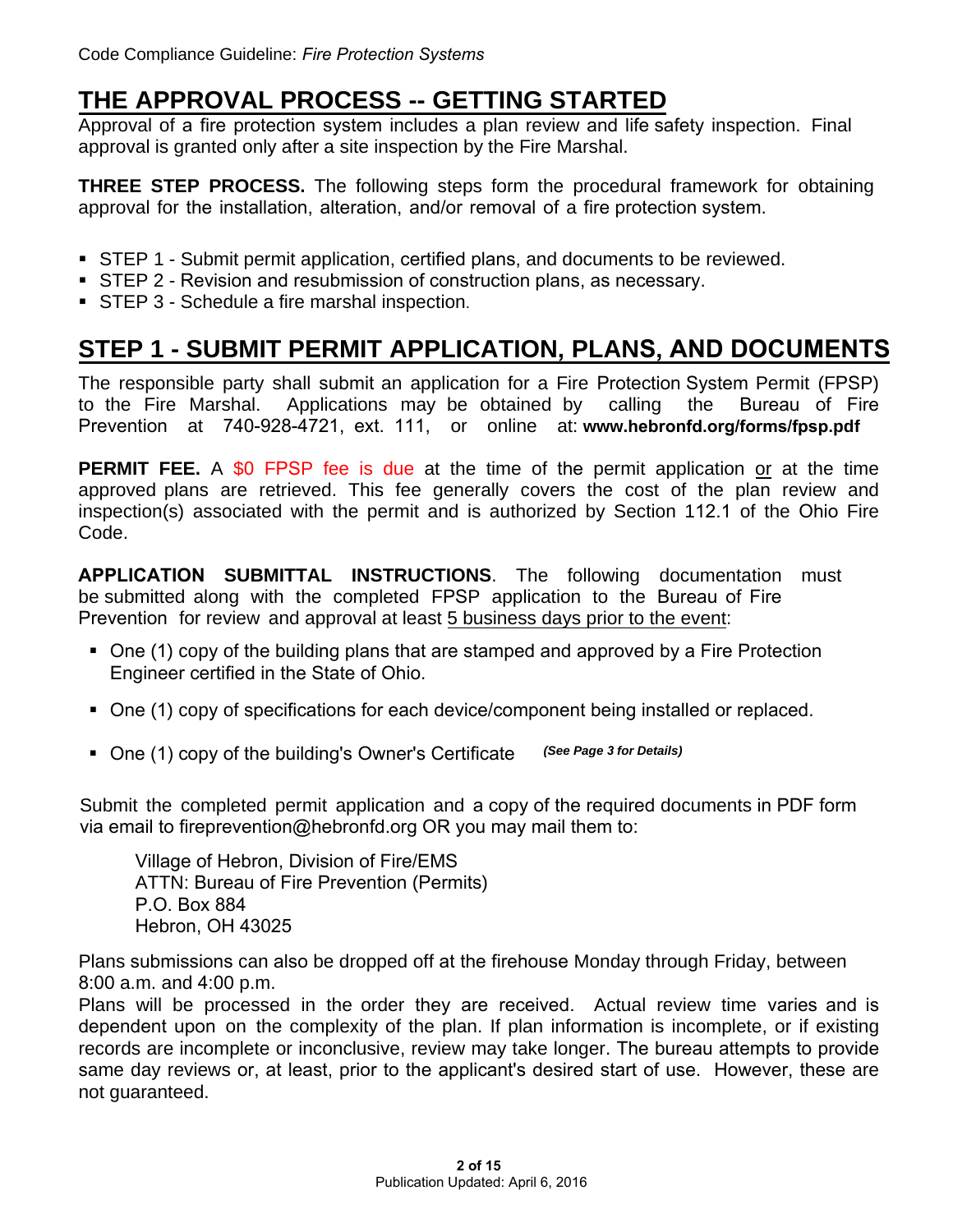# **STEP 2 - RETRIEVE APPROVED COPIES OF PLANS**

After the plans are reviewed and approved, you may retrieve the approved plans, if necessary, by visiting the firehouse during regular business hours or by receiving a PDF version via email. Please note that any plans submitted that are larger than 11" x 17" cannot be scanned digitally and will need to retrieved in person. The Fire Prevention Bureau will retain one set digitally. Plans will only be released after the required permit fee has been paid in full.

**Notice regarding Fire Marshal Plan Approval.** In accordance with Section 105.4.4 of the Ohio Fire Code, plans approved by the fire official are approved with the intent that they comply in all respects to the Fire Code. Any omissions or errors on the plans do not relieve the applicant responsible party of complying with all applicable requirements. Final approval is granted only after a site inspection by the Fire Marshal.

#### **STEP 3 - SCHEDULE A FIRE MARSHAL INSPECTION**

**Fire Marshal Inspections.** Approval of a fire protection system is finalized through a site inspection, which must be scheduled by the responsible party for a date at least three business days prior to the use and/or occupancy of the building. The approved plans must be available at the inspection location. To schedule an inspection, call the Bureau of Fire Prevention at (740) 928-4721, ext. 111 during business hours.

# **OTHER LOCAL GOVERNMENT AGENCIES**

When installing, altering, or removing any portion of a fire protection system, particular attention should be given to notification and coordination with the following county agencies and local governments:

■ Licking County Building Code Department - (740) 349-6671

**Important Notice about Building Requirements.** The Fire Marshal will not issue a permit for a fire protection system until proper notification has been made to the Licking County Building Code Department and after the necessary permit applications have been filed with said agency, if required. Please note that receiving any one permit prior to the reception of other required permits does not provide approval to begin erecting the structure. ALL permits must be in hand prior.

#### **OWNER'S CERTIFICATE**

The owner's certificate is a document that should have been provided to the building owner by the fire sprinkler installer at the time the sprinkler system was installed. The owner's certificate outlines exactly what the building will be used for, so that the engineer that designed the system could be sure that the system would provide the appropriate amount of protection. The situation that we see far too commonly is that this document gets filed away or not transferred from owner to owner. As the building changes ownership, the use of the building also changes and, at times, begins to be used in a manner requires more fire protection than what the current system can provide.

When submitting an FPSP to the Bureau of Fire Prevention, this owner's certificate must be attached. If this certificate is unavailable, your sprinkler contractor should be able to assist you in creating a new one. This owners certificate must be updated as the building changes use and the fire protections systems must be enhanced, as needed, to protect the building.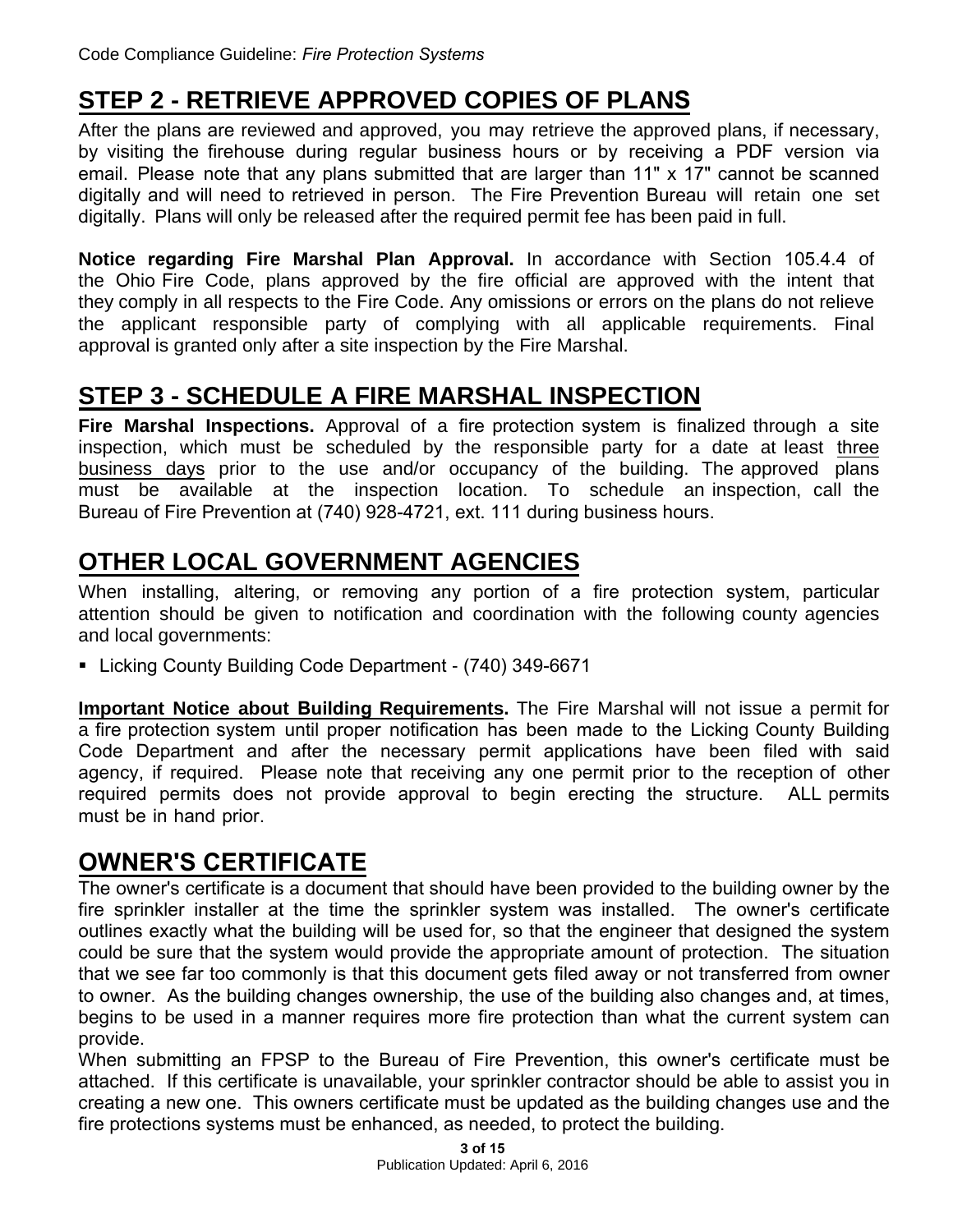**FIRE ALARMS.** The following are specific requirements relating to the installation, alteration, or removal of fire alarm systems within the jurisdiction of the Hebron Fire Department.

**NFPA Standards.** The Hebron Fire Department promotes the use of the most recent edition of all NFPA standards, as they relate to the project. Any use of a more recent NFPA standard in a project, above what is referenced in the current edition of the Ohio Fire Code, shall then require that the entire project be applicable to the most recent NFPA standards. In other words, if you use a more recent NFPA standard for one part of your project, then the entire project must comply with the most recent NFPA standards. You are not permitted to pick and choose what versions of an NFPA standard you wish to apply.

**Standpipe Identification.** In buildings were standpipe systems exist, a strobe device shall be placed on the wall directly above each standpipe. The strobe shall emit a blue light, which will help firefighters to locate the standpipe during a fire. No other strobe device shall be permitted to emit a blue light. The height of the strobe device shall be determined by the Fire Marshal

**Zoned Panels.** [When non-addressable alarm](http://www.hebronfd.org/forms/fsp.pdf) panels are being installed, the following requirements shall be met.

- Each alarm and annunciator panel shall have a map of the building that indicates the location of each alarm point, sprinkler riser, sprinkler shutoff, roof access, Knox Box, and any other information deemed necessary by the Fire Marshal. This map shall be easy to use and be mounted on the wall near the panel.

- Each alarm and annunciator panel shall have a list of all alarm points and their descriptions. This list shall be mounted on the wall near the alarm panel.





- Each alarm point shall have a label affixed to it that coincides with the alarm programming. In other words, I should find a pull station with the number 14 on it when the alarm panel indicates "PULLSTATION 14".

Additionally, fire alarm systems that are connected to fire sprinklers shall have their alarm point number match the designation of the sprinkler riser. So, for example, if there are five (5) sprinkler risers, alarm points 1-5 shall be designated for these risers' flow switches. We should not see an alarm that reads ["Waterflow 47" or some](http://www.hebronfd.org/forms/fsp.pdf)thing similar.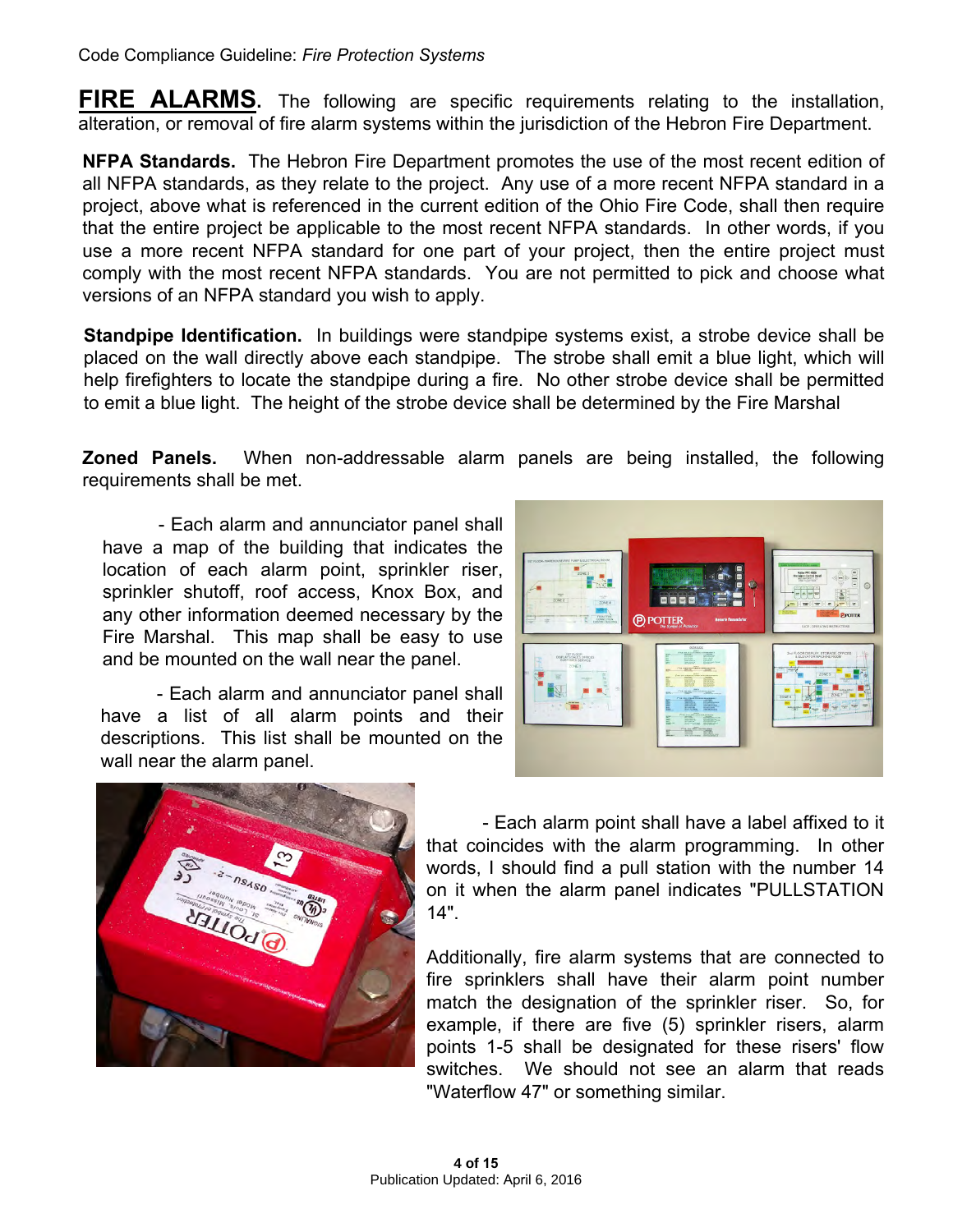**Roof Top Units (RTU's).** When a building is equipped with an RTU that contains a duct detector, the RTU shall have the number that coincides with the fire alarm system affixed to the outside of each unit. The number shall be a minimum of 3" tall, reflective, and be placed in a location that will easy to see by approaching firefighters. In other words, if the roof access is north of the RTU's, do not place the number on the side of the units facing south.

**Emergency Contacts.** All fire alarm panels and annunciator panels shall have a minimum of two (2) emergency contacts. These contacts may be placed inside the door of the alarm panel if discretion is preferable. The emergency contact info does not need to be placed near the panel when the panel is located in an area accessible by the public AND does not have a cover that can hide the information.

**Panel Location.** When a new alarm system is being installed, the main panel shall be located within the lobby, or similar area, near the main entrance used by the public. When the alarm system is being installed in a secondary building that transmits its alarms to another, more centralized building, the building receiving the new alarm system shall have at least one (1) annunciator panel located near the main entrance.

When access and control of an alarm panel or annunciator is locked out by a key, a copy of the key shall be located in the Knox Box.

When the installation of a fire alarm control panel is permitted to be installed in another location besides the main point of entry, such as the case when replacing a current system's alarm panel, the exterior man door closest to this panel shall have a "FACP" sign affixed to the door. This sign shall meet the requirements outlined in the sign section of this document.

**Annunciator Panels.** In general, one (1) annunciator panel is required per 100,000 sq. ft. for newly installed systems, dependent upon the need. Since every building is designed differently some buildings may need these panels, while a reduced amount may be permitted in other buildings that have limited access points. As a result, the Fire Marshal will determine the amount and location of annunciator panels during the plans review.

Notification Devices. A minimum of one (1) strobe device is required on the street side exterior of the building, must be visible to approaching fire apparatus, and must be placed in a location approved by the Fire Marshal. This strobe must activate during any alarm and is designed to assist firefighters in locating the building easier. This device shall also emit an audible signal when required by any applicable code, such as the Ohio Fire Code, Building Code, or NFPA 72.

For buildings that contain a water-based fire sprinkler system, one (1) strobe shall be located on the exterior of the building, opposite any sprinkler riser that is located along a wall. This device shall only strobe upon the activation of the respective riser's flow switch. When multiple risers are placed sideby-side, it is permissible to install only 1 indicating device for all of the risers located in that immediate area.

For example, if a warehouse has 16 risers, divided up evenly into four exterior riser rooms, there should be a strobe located on each of the riser rooms. Should a water flow switch activate, the strobe for that room shall activate in addition to the building's normal alarm operation. None of the other three riser room strobes should activate.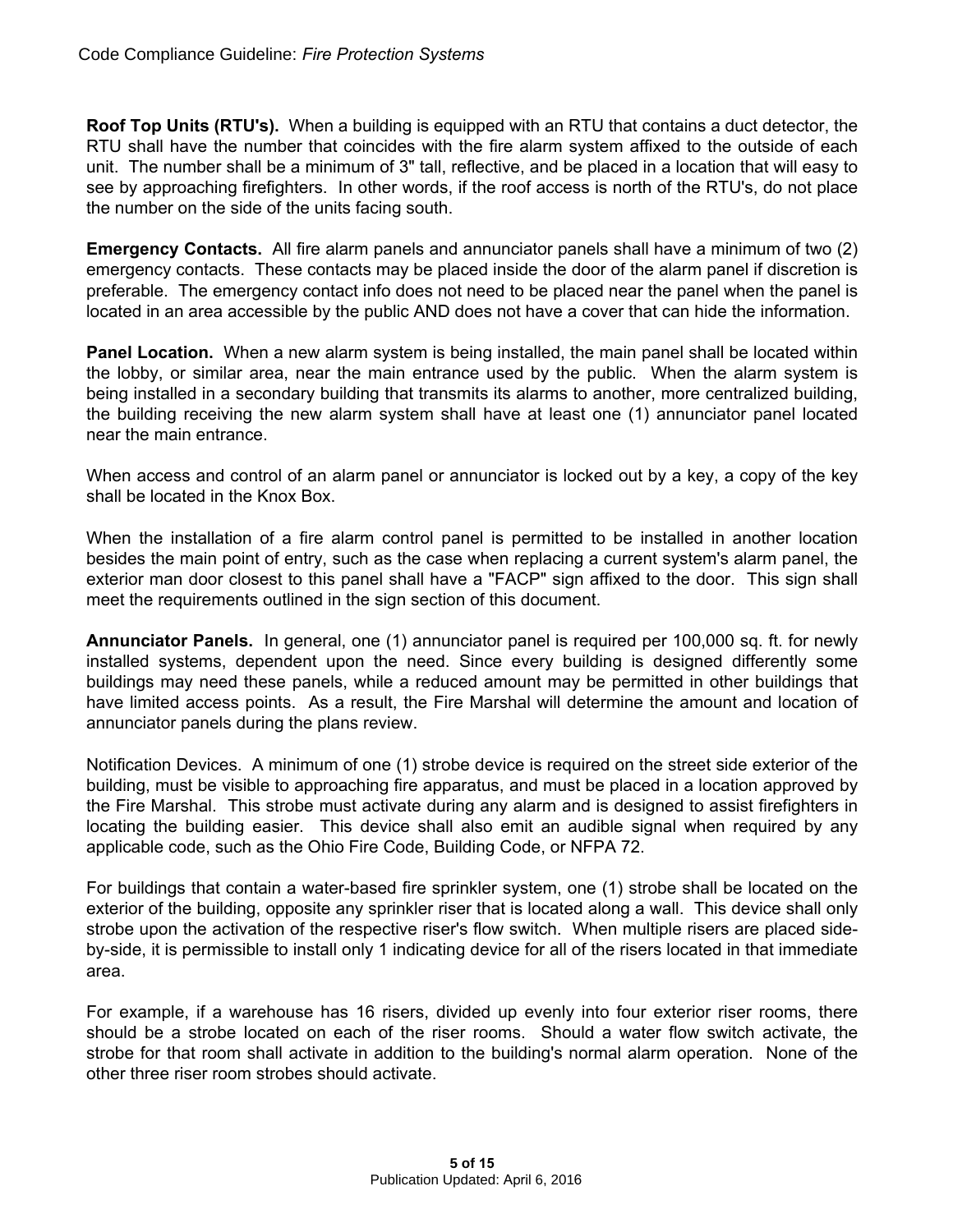<span id="page-5-0"></span>**Sprinkler Systems.** The information outlined in this section shall define the requirements necessary for the installation, alteration, and/or removal of a water-based fire sprinkler system:

**FDC.** All fire department connections (FDC) shall be installed in the following manner:

1) Remote from the building on the street side, unless determined to be insufficient to meet the needs of the fire department.

2) Have a 5" Storz connection and cap, in lieu of the NST Siamese.

3) Have an elbow adapter directing the hose connection downward at a 45 degree angle.

4) Have a fire hydrant within 15 FT of the FDC that is capable of providing a water supply adequate enough to support the sprinkler system. When municipal or private fire hydrants are not available, the area of the FDC shall be designed to accommodate easy access to fire department tanker shuttle operations.

5) Shall be located within 5 FT of a fire department access road.

6) Shall be installed between 30" - 40", measured from the finished grade to the bottom lip of the Storz adapter.

7) A sign shall be placed in an approved location identifying it as an FDC. The sign shall meet the requirements set forth on page 8 of this document.



*Photo shows a correct FDC, except that the piping up to the 45 degree adapter should have been painted OSHA Safety Red*

**Identification.** Sprinkler systems components shall be identified properly to ensure that the fire department is able to address the needs of the building's emergency and do so in a rapid manner. The following components of a fire sprinkler system shall be identified and done so as required in this document.

Exterior Plumbing. All black iron piping and valves on the exterior of the building shall be painted OSHA Safety Red with an oil based paint, unless otherwise indicated by another requirement or the Fire Marshal. Any system component that is typically left unpainted or is designed to be decorative in nature may be left unpainted.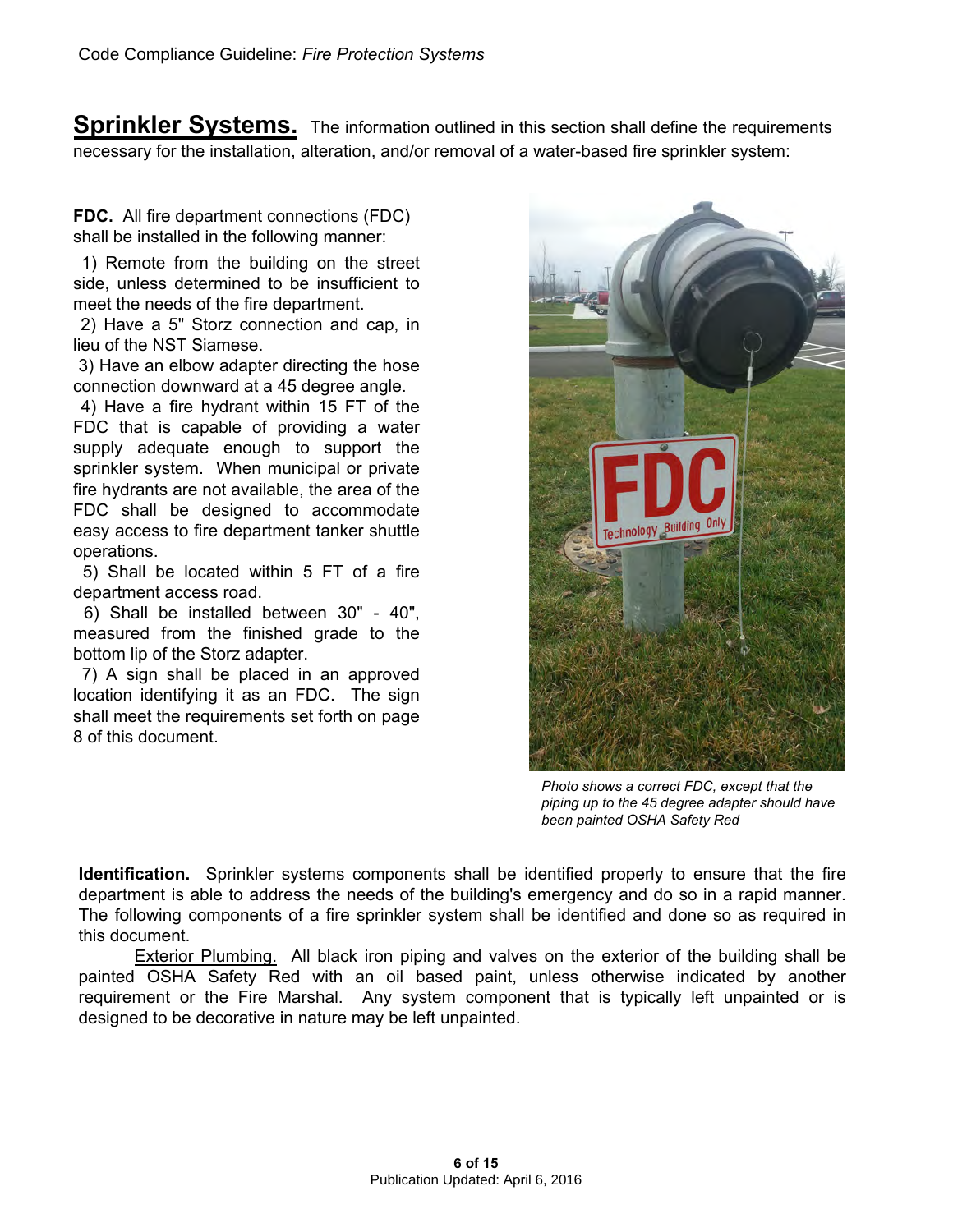Interior Plumbing. All riser and feeder piping that provides water to the sprinkler system shall be labeled as such and have arrows indicating the direction of water travel. Markings shall meet the specifications on page 14, be spaced no greater than 100' apart, and be marked directly before and after any wall, ceiling, or floor penetration. In factories, warehouses, and other similar structures where the plumbing is visible from the factory and/or warehouse floor, the riser and feeder pipes shall be painted OSHA Safety Red.

When a sprinkler system is installed directly above an acoustical ceiling, there shall be a label matching the specifications on page 14 that is affixed to the ceiling support rail directly above each point of entry.

Sprinkler Risers. All sprinkler risers shall have an identification sign affixed to them that matches the specifications outlined on page 9 of this document. When the riser is installed in a room or smaller area, the sign may be affixed to the riser just above the check valve, as long as it does not impede the operation of the riser. For risers located on factory or warehouse floors, including those in their own interior riser rooms, the sign shall be affixed 20"-30" below the 90 degree bend. This is so that firefighters can identify the riser from a distance. The riser designation must coincide with the alarm system's programming.

Structures that have riser rooms located on the exterior walls of the building shall have a sign on the room, facing the fire department access road, that indicates what risers are locating within that room. The sign must be visible and legible from the fire apparatus. When the distance between the two is too great to see a sign, it is acceptable to mount the sign on a post closer to the roadway.

The riser identification signs shall also indicate that the riser belongs to a dry system, when applicable, per NFPA 13.

PIV. Post Indicator Valves (PIVs), both wall mounted and remote, must have a sign meeting the specifications on page 9 that identifies its use. For example, a wall PIV opposite Riser #3 should simply say "RISER #3." A remote PIV that isolates a portion of the fire service main should say "FIRE MAIN ISOLATION VALVE."

Standpipes. When a facility have a standpipe connection, the exterior door closest to the standpipe shall have a sign indicating such.

Rooms & Buildings Intended for Fire Protection Use. Areas such as pump houses, riser rooms, etc. shall have a sign indicating such that meets the specifications listed on page 9. The signs used to identify what risers are located in a room will serve this purpose. The intent of this rule is to identify those interior locations that house fire protection equipment, such as a sprinkler riser located inside a restroom, etc.

**Fire Suppression Systems.** All fire suppression systems that utilize carbon dioxide, Halon, or any other substances that may harm the health of someone shall have a warning sign, that meets the specifications outlined on page 15, mounted at every point of entry. The sign must be large enough and of a color that does not blend in with its surroundings. The sign should be visible, not hidden.

These systems shall also have a horn strobe, that is easily distinguishable from that of the standard fire alarm system, mounted outside the room at every point of entry. Additionally, when the system is installed in a location that is not frequented by others very often, a horn/strobe shall be installed in a location that is.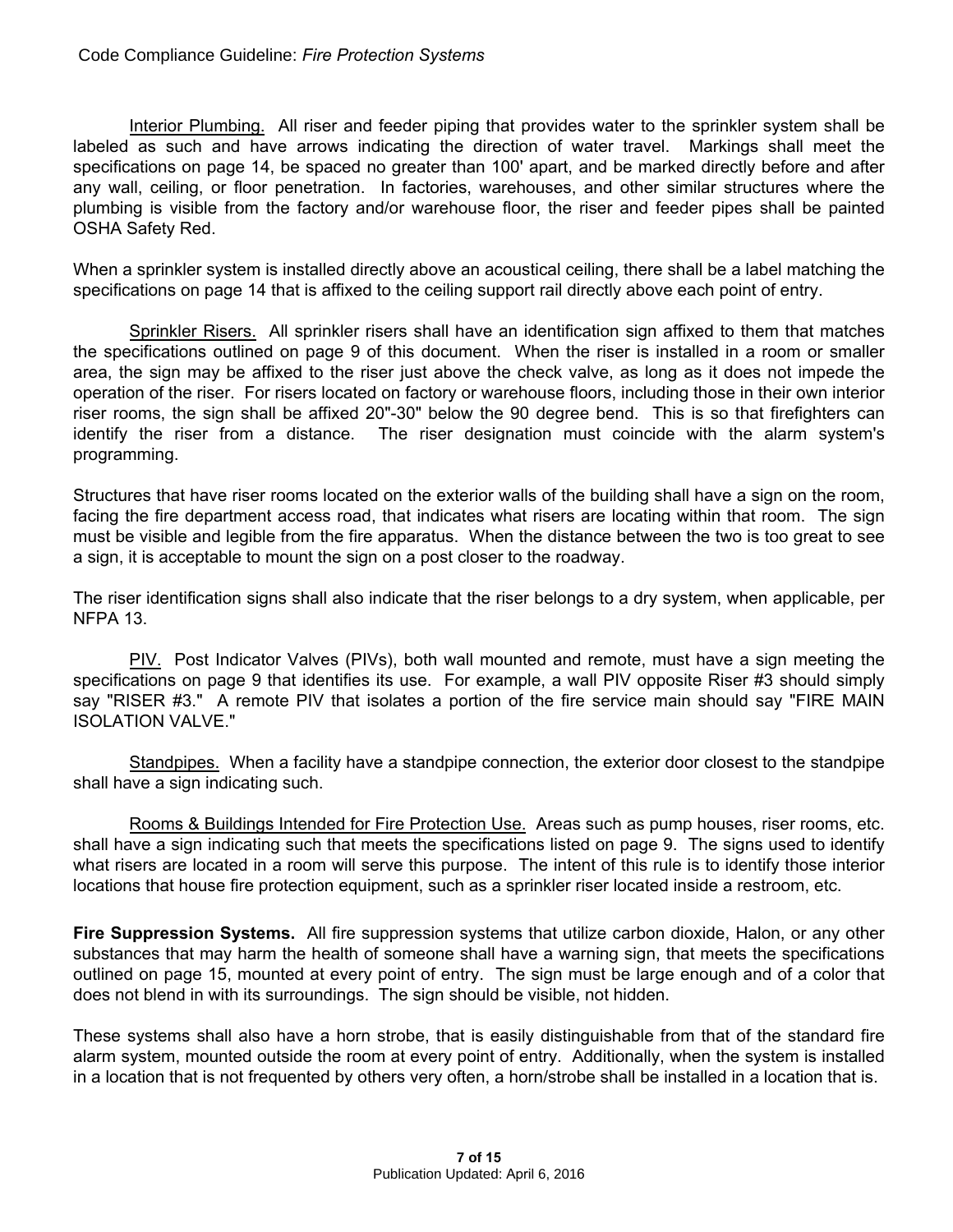When the building that a suppression system is installed in does not require a fire alarm system, a sign shall be mounted at the pull station indicating such, similar to the example on page 15.

**Signs.** All signs used in conjunction with a fire protection system shall adhere to the specifications outlined within this section, unless otherwise approved by the Fire Marshal.

FDC Sign. FDC signs shall be:

- Constructed of rust free coated aluminum sheeting
- Directional: When necessary, the sign shall have an arrow pointing in the direction of the FDC's location.
- Have either: (1) White reflective block lettering on a red background or (2) Red reflective block lettering on a White background. The color combination shall be chosen by the Fire Marshal based on the surrounding background of the area it will be mounted
- Writing: Shall read "FDC", unless otherwise specified
- Add'l Writing: If the Fire Marshal required specific additional wording to be placed on the sign, the writing shall meet the same guidelines, except that this writing may be 1" tall or larger and be entered under the main writing.

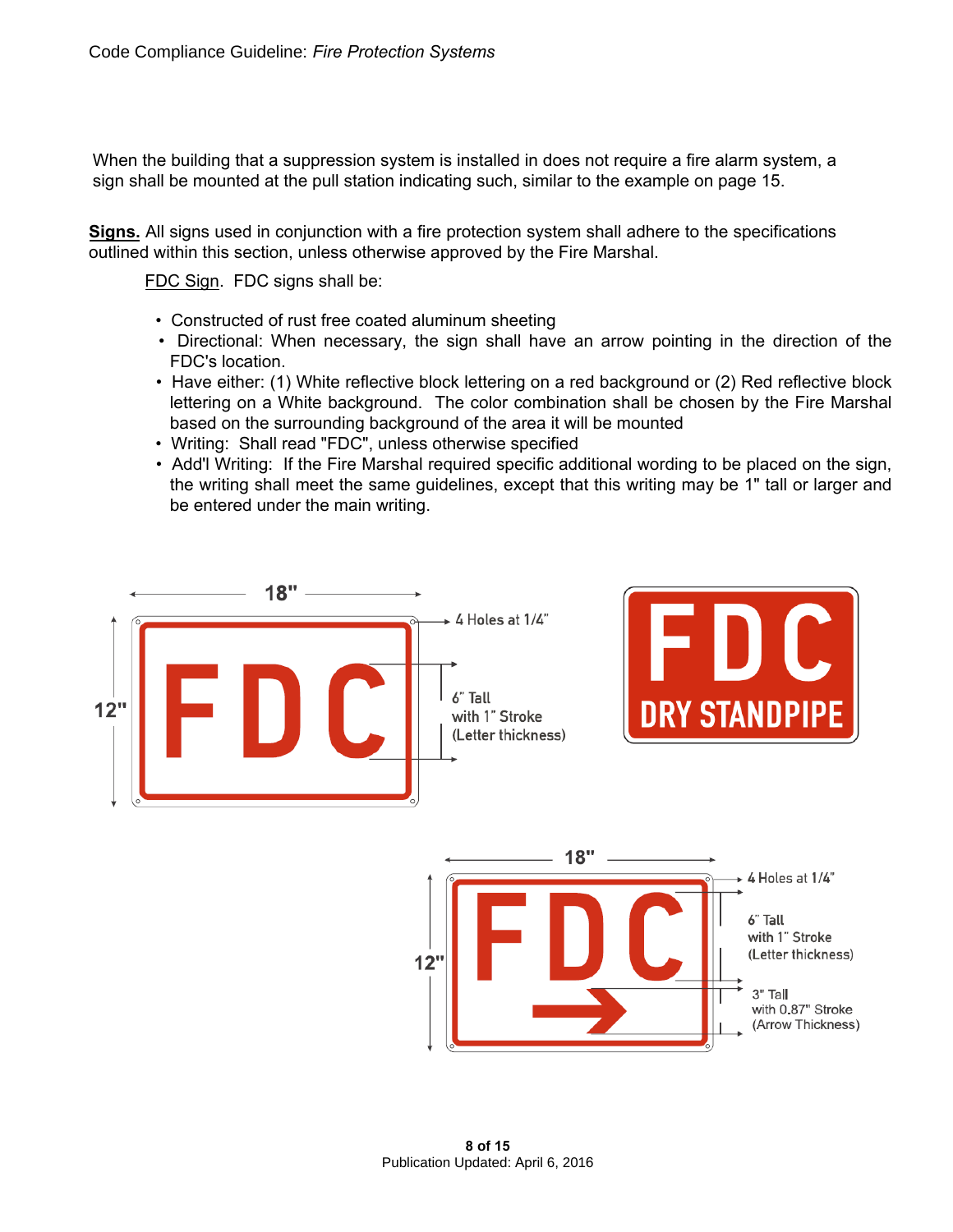Riser Identification Sign. Riser signs shall be:

- Constructed of rust free coated aluminum sheeting, unless mounted inside the building. Signs inside the building are permitted to be plastic or a vinyl decal if being affixed to a flat surface.
- Size: The size of the sign and its lettering are not specific in size, due to the many factors that play a part in its visibility. Therefore, as a general rule, the sign must be of an adequate size that it is identifiable and legible from at least 100' for factory and warehouse floors. For other areas, the size must be adequate for the location.
- Have either: (1) White reflective block lettering on a red background or (2) Red reflective block lettering on a White background. The color combination shall be chosen by the Fire Marshal based on the surrounding background of the area it will be mounted
- Writing: Shall say "RISER", followed by its designation/s., unless otherwise specified
- Add'l Writing: If the Fire Marshal required specific additional wording to be placed on the sign, such as "DRY SYSTEM" for those that are of such, the writing shall meet the same guidelines, except that this writing may be 1" tall or larger and be entered under the main writing.





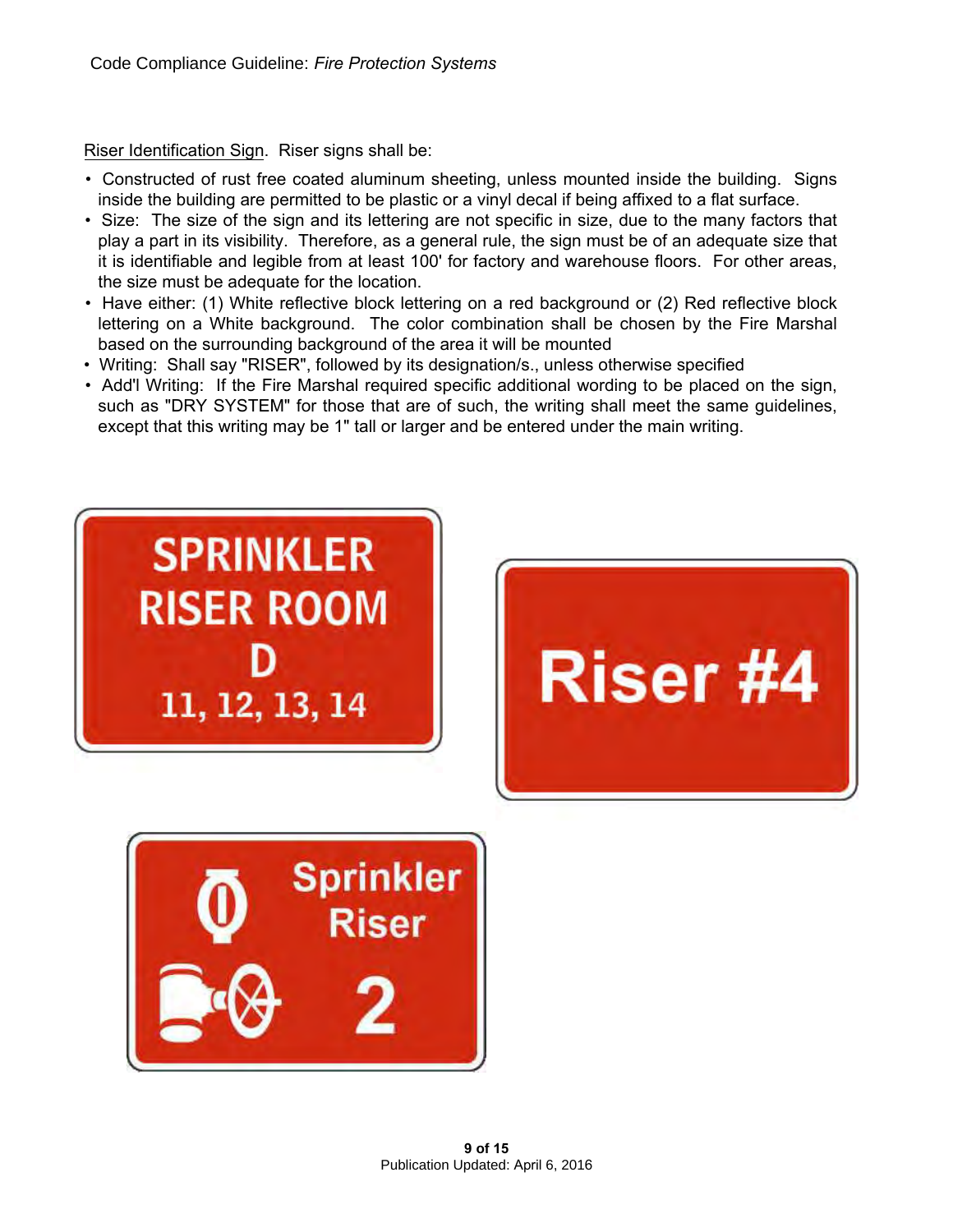Building Systems Identification Sign. Many problems that the fire department are called for are due to a buildings mechanical, electrical, or other type of systems. In order to investigate the cause of the problem, firefighters must be able to locate them quickly. This includes, but it not limited to: elevator control room, electrical room, HVAC, hot water heaters, boilers, and more. The specification of these signs are as follows:

- Constructed of aluminum, plastic, or a vinyl decal if being affixed to a flat surface. The material used for the signs can really be any material as long as it is permanent in nature. Laminating a piece of paper printed from a computer will not be accepted.
- Size: The size of the sign and its lettering are not specific in size, due to the many factors that play a part in its visibility. Therefore, as a general rule, the sign must be of an adequate size that it is identifiable and legible from at least 50' for factory and warehouse floors. For other areas, the size must be adequate for the location.
- Design: These types of signs may follow the aesthetic appeal of the building and the design of the other signs within it, as long as they are visible and legible.
- Writing: Shall be of the building owner's choosing.



**ONLY**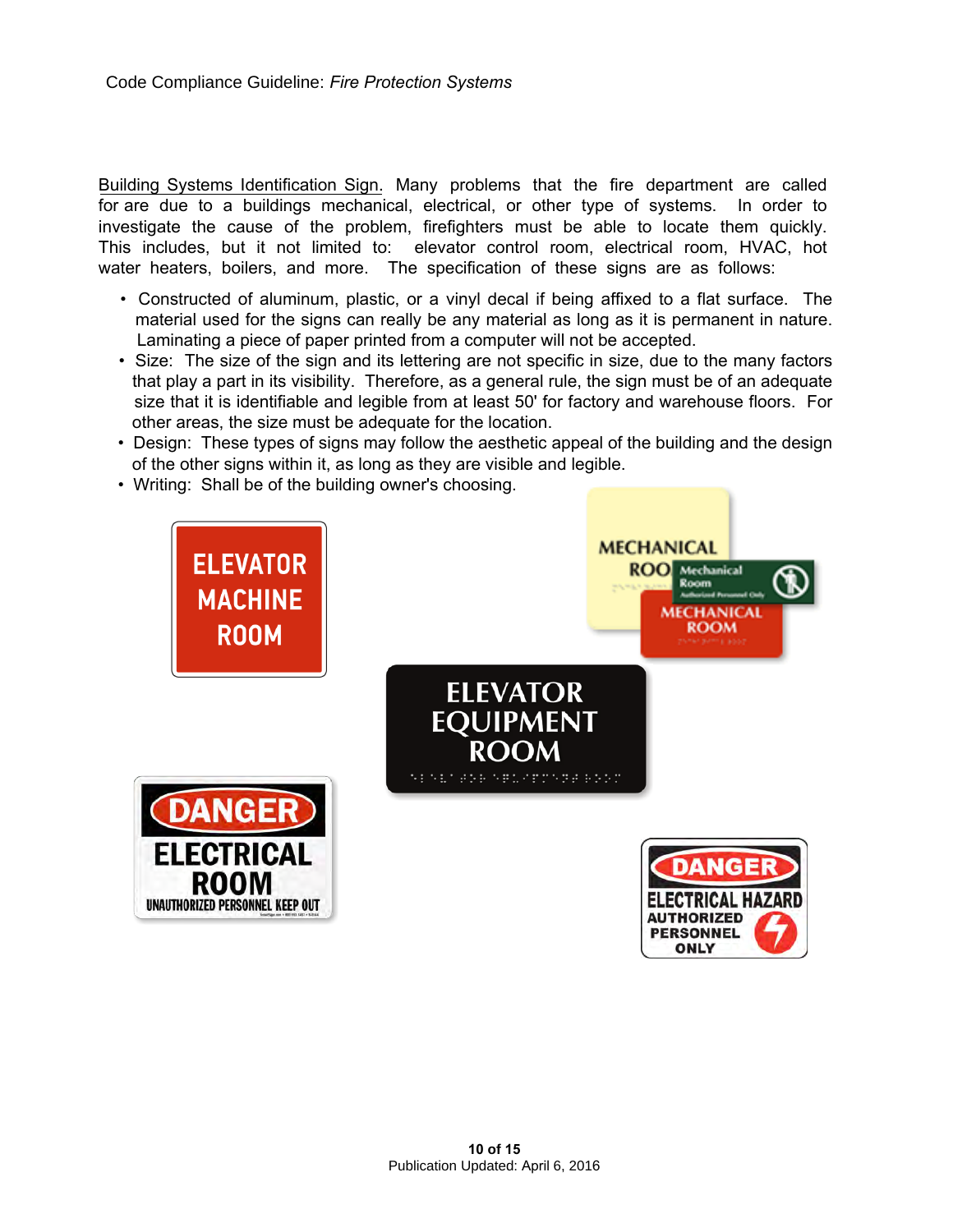Roof Access Identification Sign. Many times, the fire department is called because the occupants smell smoke and upon our investigation, find that it is caused by the building's HVAC system. Many buildings have their HVAC units installed on top of their building to hide them from sight. The issue is that the access point to get to the roof is commonly hidden in a corner, in a closet, or can simply blend in with its surroundings. In order to assist firefighters in locating the roof access in a rapid manner, a sign in installed, where the Fire Marshal requires, that meets the following specifications:

- Constructed of aluminum, plastic, or a vinyl decal if being affixed to a flat surface. The material used for the signs can really be any material as long as it is permanent in nature. Laminating a piece of paper printed from a computer will not be accepted.
- Size: The size of the sign and its lettering are not specific in size, due to the many factors that play a part in its visibility. Therefore, as a general rule, the sign must be of an adequate size that it is identifiable and legible from at least 100' for factory and warehouse floors. For other areas, the size must be adequate for the location.
- Design: In factory and warehouse occupancies, the sign must reflective, so it will catch a firefighter's eye when walking through the area with their flashlight. In all other locations, these types of signs may follow the aesthetic appeal of the building and the design of the other signs within it, as long as they are visible and legible.
- Writing: Shall say "ROOF ACCESS" or some variation of this. When a roof access is kept locked, the sign shall also state "KEY REQUIRED" so that firefighters know that they will need to retrieve the key from the Knox Box.



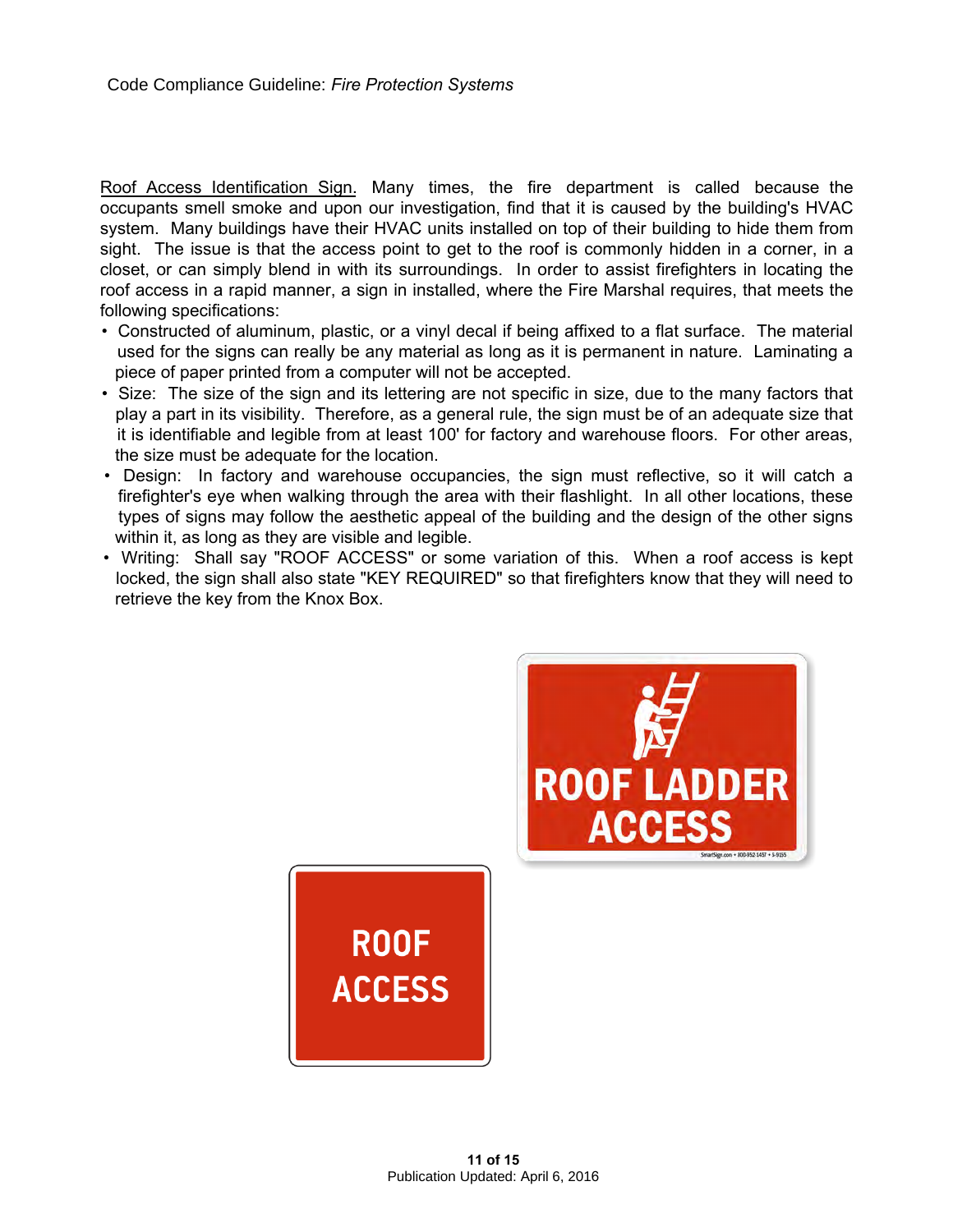Fire Alarm Control Panel (FACP) Identification Sign. Fire alarm control panels not located in the main entrance area of a building can be almost impossible to find unless firefighters are directed to its location. However, if a firefighter cannot even see the sign to identify it, then it is as if the sign was not there at all. The following are the sign requirements for this type of sign:

- Construction: For interior mounting, constructed of aluminum, plastic, or a vinyl decal if being affixed to a flat surface. The sign must also be reflective if being mounted in a factory or warehouse area. For exterior mounting, the sign must be constructed of aluminum and must be reflective.
- Size: The size of the sign and its lettering are not specific in size, due to the many factors that play a part in its visibility. Therefore, as a general rule, the sign must be of an adequate size that it is identifiable and legible from at least 100' for the interior of a factory and warehouse floor. When mounted on the exterior of the building, the sign must be legible clearly visible from the fire department access road. In other words, you should be able to see it and read it while driving by. For other interior areas, the size must be adequate for the location.
- Writing: Shall say "FACP" or "F.A.C.P.".



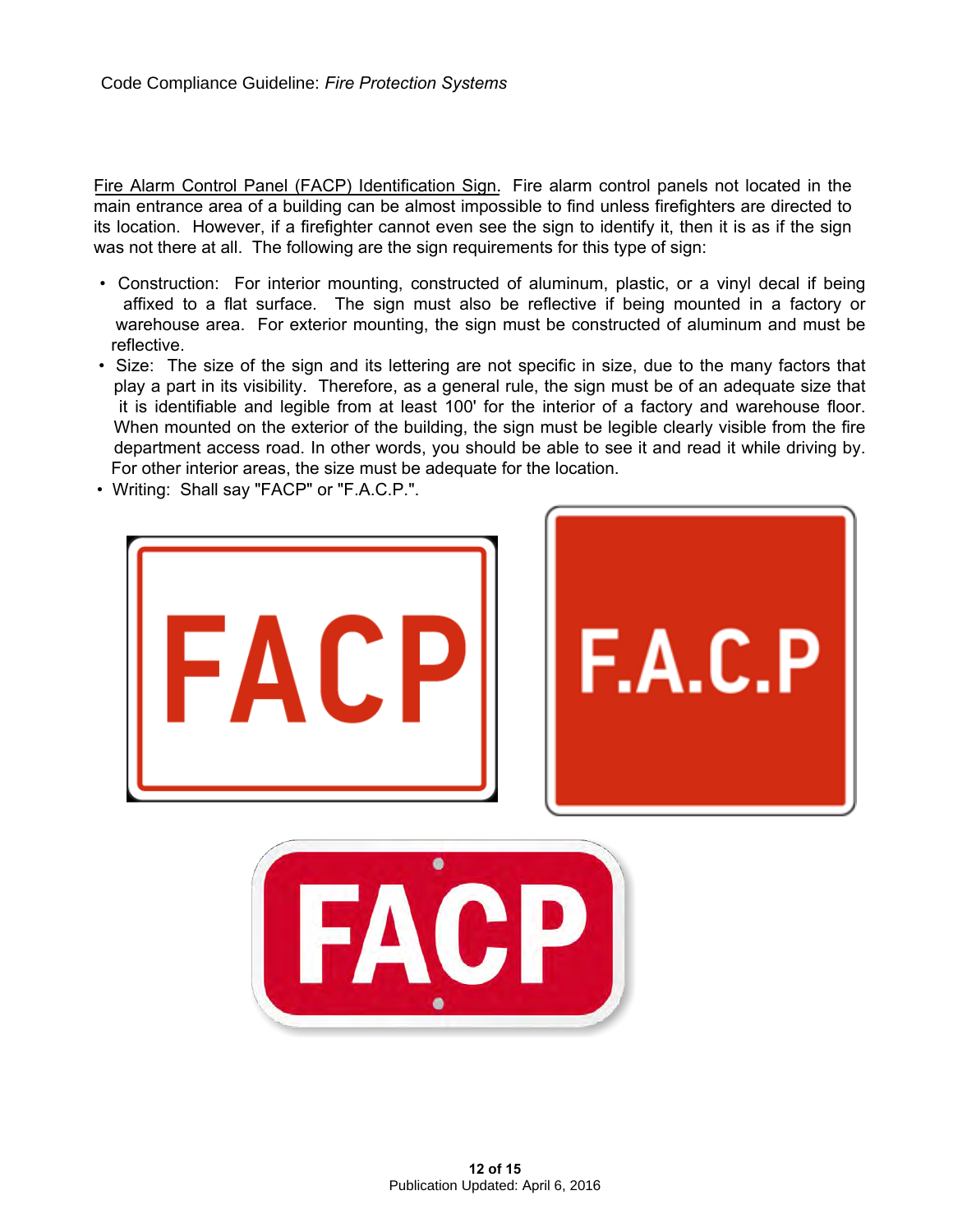Standpipe Identification Sign. Standpipes inside a building are an effective means of allowing firefighters to rapidly deploy fire suppression operations. When a firefighter has to use a standpipe, the building is not only on fire, but the smoke inside the building makes visibility significantly reduced. Therefore, the proper identification of a standpipe is important. When firefighters cannot locate a standpipe, it might as well not even be there. The following are the sign requirements for this type of sign:

- Construction: Inside identification shall be constructed of aluminum, plastic, or a vinyl decal, if being affixed to a flat surface, that is reflective. When a standpipe is not visible when looking down a hallway or corridor, a sign that is mounted perpendicular to the wall shall be installed and shall be located in an area that allows for the sign to be visible when looking down the hallway or corridor. For exterior construction, the sign shall be reflective aluminum.
- Size: The size of the sign and its lettering are not specific in size, due to the many factors that play a part in its visibility. Therefore, as a general rule, the sign must be of an adequate size that it is identifiable and legible from at least 100' for the interior of a factory and warehouse floor. For other interior areas, the size must be adequate for the location. For exterior use, the sign shall be large enough to be visible and legible from the fire department access road.

**STANDPIPE** 

**CONNECTION** 

• Writing: Shall say "STANDPIPE CONNECTION".

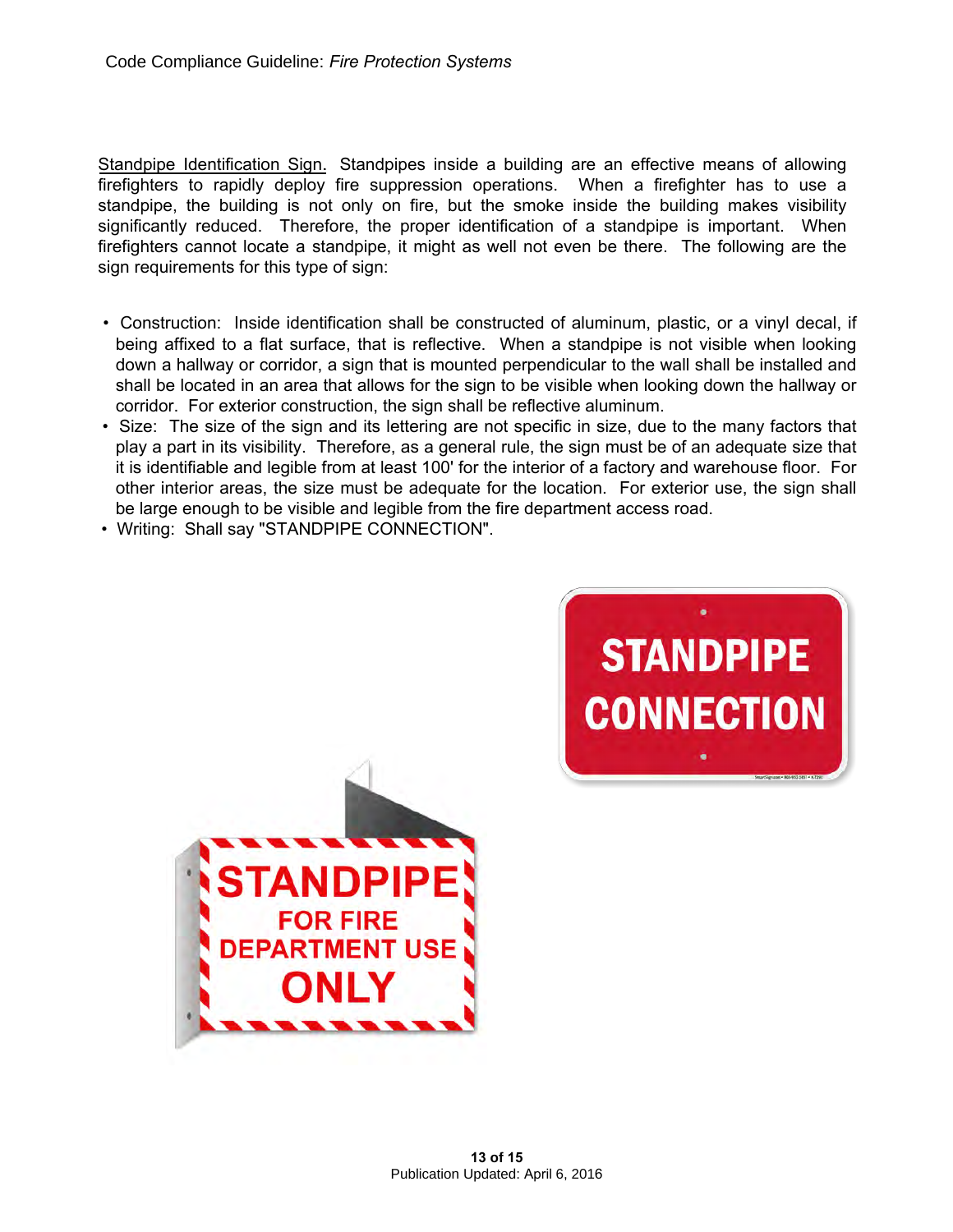Identification Tape Sign. When identifying piping or other items that require a label to be affixed to it, the following requirements shall be met:

- Construction: Vinyl labeling that is red on white or white on red, depending on the color of the piping or other background.
- Size: The size of the label shall be large enough that it can be legible from the standing at ground level.
- Writing: Fire sprinkler system labels on the riser and feeder piping shall say "FIRE PROTECTION WATER" or "FIRE SPRINKLER WATER" and indicate the sprinkler riser designation.